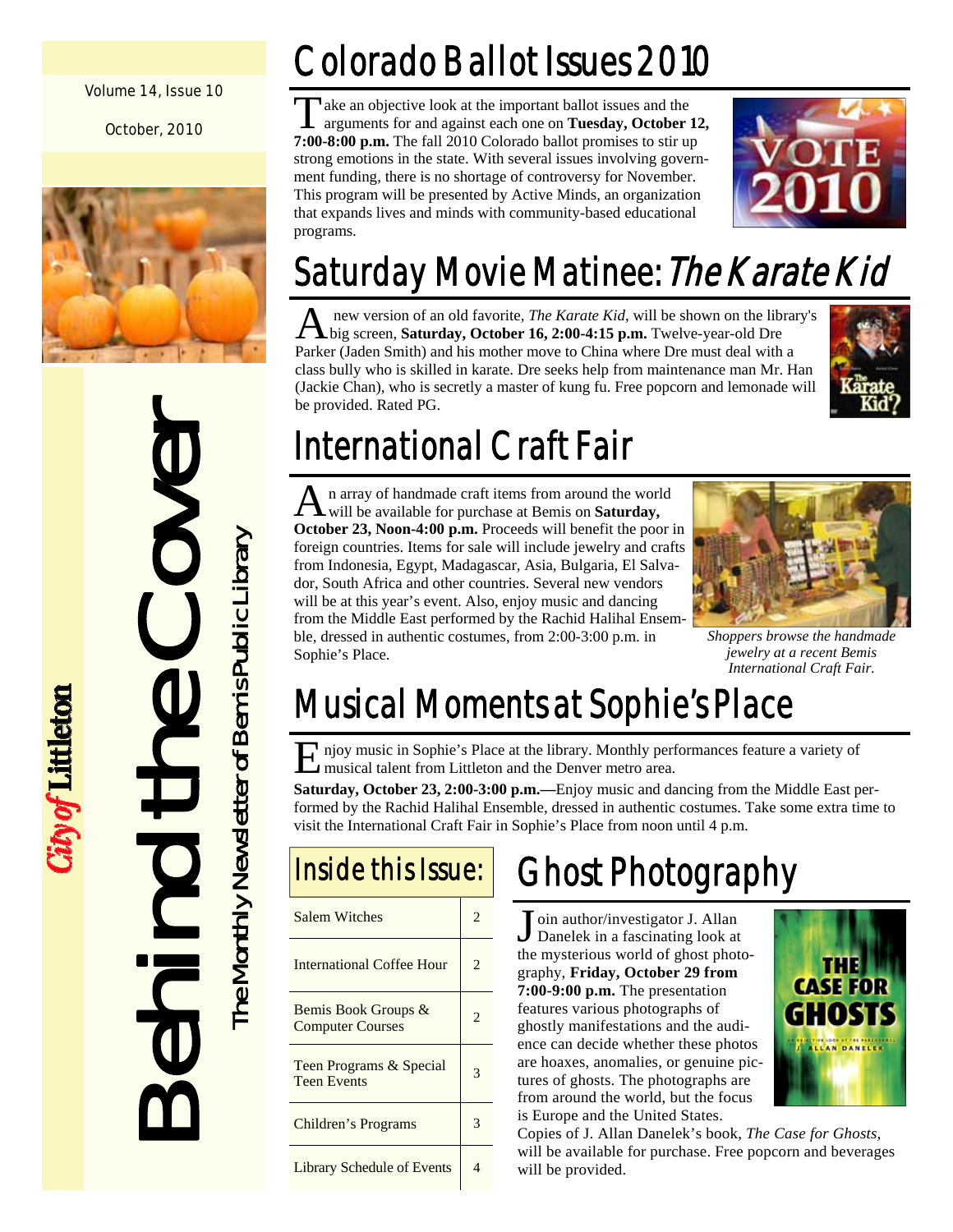## Salem Witches

In 1692 in Salem, Massachusetts, an extraordinary series of events coupled with the hysterical reaction of the community resulted in what is referred to as the "Salem Witch Hunt." Hundreds of individuals were tried for the crime of witchcraft and many were executed as a result. Join the staff of Active Minds on **Monday, October 25, 2:00- 3:00 p.m.** as we seek to understand this astounding moment in our country's early history.

## International Coffee Hour

If you are learning to speak English, come to the library the **first and third Friday mornings of each month from 10:00-11:00 a.m. in Sophie's Café** for our International Coffee Hour. The group is for those who would like to practice their English-speaking skills, meet people



from other countries, and discuss topics of mutual interest. Join us on **October 1 and 15.**

## Homebound Delivery Service

**B** emis offers a *free* delivery service to City of Littleton resi-<br>dents who are unable to visit the library due to physical limitations. If you are temporarily or permanently confined to your home because of illness, age or physical disability, we will deliver library materials to you. Available materials include books (even Braille), magazines, music CDs, DVDs/videos, and audio



Belong to Me

.<br>*K.M. Coet.* 

SUMMERTIME

books. Contact librarian Pam Child at 303-795-3961 and let her know what materials you are interested in having delivered to your home once a month by library staff or volunteer. Volunteers are needed for this program. Call the library at 303-795-3961 to volunteer.

## Book Groups at Bemis

W e have a variety of Book Groups that meet throughout the month. Choose a group that suits your interests and schedule. Then join us for some stimulating discussions.

#### **Senior Book Club**

**First Monday of each month at 2 p.m.** 

**Oct. 4:** *Dewey: the Small Town Library Cat who Touched the World*  by Vicki Myron

**IZABETI** ד ורא

The charming story of Dewey Readmore Books, the beloved library cat of Spencer, Iowa.

**Nov. 1:** *Crocodile on the Sandbank* 

 by Elizabeth Peters After her father's death, thirty-two-year-old Amelia Peabody eschews the role of Victorian spinster and travels to Egypt, where mysterious intruders, boorish archaeologists, and a disap-

pearing two-thousand-year-old mummy test her sanity and independence.

**Dec. 6:** *The Last Ridge: The Epic Story of the U.S. Army's 10th Mountain Division & the Assault on Hitler's Europe* by McKay Jenkins



A gripping account of the group of soldiers who trained in the Colorado Rockies before facing combat in the mountains of Italy near the end of World War II.

#### **Monday Evening Book Group Third Monday of each month at 7 p.m.**

**Oct. 18:** *Belong to Me*  by Marisa De Los Santos Devoted city dweller Cornelia Brown moves to the suburbs where she faces her new life with trepidation

and struggles to make friendships. Her mettle is tested by judgmental neighbor, Piper, who represents everything Cornelia feared she would find in suburbia. A saving grace soon appears in the form of Lake, a warm yet elusive woman, who is also a recent arrival in town.

**Nov. 15:** *Summertime* 

by J. M. Coetzee Part novel, part memoir, this book is about the author Coetzee as seen through the eyes of female lovers, relatives, colleagues and unre-

quited loves, all interviewed many years after his supposed death.

**Dec. 6:** *We will meet at 6:00 p.m. the first Monday in December.* No book is scheduled for discussion; instead, we will meet for dinner and a book planning session for 2011. Contact librarian and group facilitator Pam Child for additional information at 303-795-3961.

### Computer Services & Computer Classes

**D** emis has 22 Internet access computers on the lower level of the library, plus another seven located in the Children's Room for use by our



patrons in 5th grade and younger. Also, wireless Internet access is available in Sophie's Place for patrons with wireless-enabled laptops.

 Currently, our computers use Microsoft XP operating systems and Microsoft Office 2003 software that includes Word, Excel, Access, PowerPoint and Publisher. All of our PCs are linked to printers. Printing costs are \$0.10 a page for black only or \$0.25 a page for color. Our computer lab has 12 PCs and may be scheduled for group use. We are happy to assist patrons individually at any time if you need help using the computers or the Internet.

 We also offer *free* computer and Internet classes on a regular basis. To learn about or register for an upcoming class and/or group use of our computer lab, call the library at 303-795- 3961 or stop by the Information Desk.

**All classes and open computer lab are held from 9-10:30 a.m.** *except where noted.* Currently space is available in these classes:

- **Beginning Access Parts 1 & 2\* MS Office 2003** Tues., Nov. 16 & Wed., Nov. 17 **\****Students should sign up for both classes.*
- **Beginning Excel MS Office 2003** Wed., Oct. 13; Tues., Nov. 9; Wed., Dec. 8
- **Intermediate Excel MS Office 2003** Wed., Oct. 20; Wed., Dec. 15
- **Beginning Internet** Sat., Oct. 16; Sat., Nov. 20; Sat., Dec. 18
- **Beginning PowerPoint MS Office 2003** Tues., Oct. 27
- **Beginning Windows XP** Tues., Oct. 5; Tues., Nov. 2; Wed., Dec. 1
- **Beginning Word MS Office 2003** Tues., Oct. 12; Wed., Nov. 3; Tues., Dec. 7
- **Intermediate Word MS Office 2003** Tues., Oct. 19; Tues., Dec. 14
- **Computer Comfort** Sat., Oct. 2
- **Get Digital Photos Out of Your Camera** Fri., Oct. 8
- **Newsletters with Word MS Office 2003** Wed., Nov. 10
- **Organizing, Managing & Editing Photos** Fri., Nov. 19
- **Shutterfly Albums** Fri., Oct. 22
- **Shutterfly Albums Using Custom Path** Fri., Nov. 5
- **Shutterfly Holiday Cards & Album Review** Tues., Nov. 23
- **Open Computer Lab** *Every* **Thursday** No registration required. Receive one-onone time with a computer class instructor.

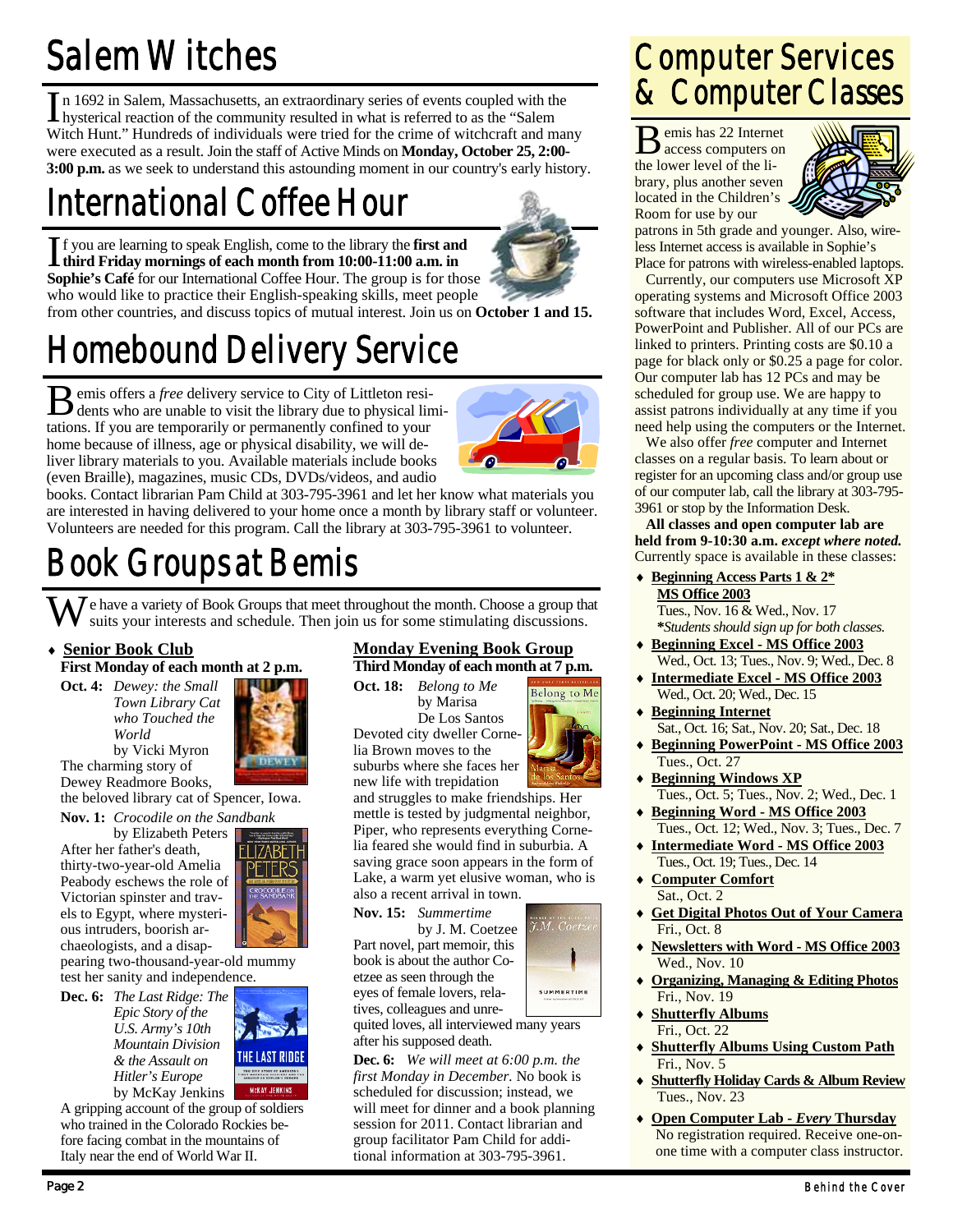

For more information, call teen librarian<br>Mark Decker at the library, 303-795-3961, or check the Bemis teen blog site online at http://bemisteen.blogspot.com.

Join other teens for the following activities: **Anime Club**

- **First Sat. of the month @ noon Oct. 2:** Title will be selected at Sept. mtg. **Nov. 6:** Title will be selected at Oct. mtg. **Dec. 4:** Title will be selected at Nov. mtg.
- **Teen Writers Group Third Tuesday of the month @ 4 p.m. Oct. 19, Nov. 16 and Dec. 21**  All teen creative writers are welcome! Bring copies of your writing in order for other participants to provide feedback.
- **Wii Third Thursdays @ 3:30 p.m.**  Play a different video game each month! **Oct. 21:** *MarioKart*  **Nov. 18:** *Guitar Hero*  **Dec. 16:** *Winter Games* **Teen Advisory Group (TAG)**
- **Fourth Friday of the month @ 3:30 p.m. Oct. 22; no meetings in Nov. or Dec.**

### Battle for the Best Book

The battle that began in August continues<br>through mid-October. Each week, teens continue to vote for the best teen book at Bemis by sending their votes by email to teen librarian Mark at mdecker@littletongov.org. Each week two books from the nominated titles are chosen to "battle" against each other. Teens vote for the book they'd like to see stay in the competition; the losing title is removed. The battle will conclude in early October with the final winner being announced during **Teen Read Week, October 17-23.** Teens: every nomination or vote you submit enters your name into a prize drawing to be held in October. Winners will receive a copy of a book of their choice. Monitor the battle at the Bemis Teen Blog or by visiting the library.

### Teen Read Week

T**een Read Week 2010 will be celebrated Oct. 17-23!** This year's theme is *Books With Beat @ Your Library*, which encourages



teens to read poetry, audio books, books about music, and more. During Teen Read Week the library will be hosting a Teen Book Swap. Teens can trade in their used paperbacks or hardbacks for books of equal value; a ticket will be given for each item contributed. Tickets, or "book bucks" can be used to buy items offered at the Book Swap. Each participant in the Book Swap will have their name entered in a drawing for a gift certificate to the Tattered Cover bookstore.

# Children's Programs



### Annual Costumes on Parade!

P lease join us on **Thursday, October 28 at 10:30 a.m. and 1:30 p.m. or Friday, October 29 at 10:30 a.m.** for our annual Preschool Story Time Costume Parade. The parade begins in the Children's Room and winds through the library with stops for tricks and treats along the way. Participants finish the party downstairs in the large meeting room for stories, songs, treats and punch. Younger costumed siblings are welcome to join the parade.



## Frankly Fun

on't miss this special Halloween adventure for the entire family on **Saturday, October 30 at 2:00 p.m.** Inspector Magic, disguised as a mad scientist, starts the journey in Transylvania with all the favorite monsters. "Fear Ink" is the motto as the audience learns that the written word found within books can create strong emotions for the reader like suspense or unease. The book*, Frankenstein,*  by Mary Shelly will be discussed, and one child will transform into Igor on a search for Frankenstein's monster's brain. In the end, the missing brain will be found and transformed into a live rabbit - a hare-brained idea for sure!



*Mark Weidhaas portrays Inspector Magic.* 

 This adventure involves the entire audience, and even the little ones under age five will have a blast, as it is not too spooky--just silly. Older children will love it because of the magic and costumes they get to wear. It is a favorite of adults as well, because of the jokes and puns. In addition, the audience will learn how to have a safe Halloween.

## Weekly Story Times & Ongoing Activities

 **Story Box: Ages infant-36 months Tuesdays at 9:30 a.m. or 10:30 a.m. Wednesdays and Fridays at 9:30 a.m.** 

A thirty-minute session for children and a caring adult to introduce the joy of reading. *Space is limited; free tickets are available one week in advance.* 

 **Preschool Story Time: Ages 3-kindergarten Thursdays at 10:30 a.m. or 1:30 p.m. Also on Fridays at 10:30 a.m.** 

A thirty-minute independent session with stories, songs, and activities with a puppet show the first week of the month.

**Paws to Read: For grades 1-5** 

#### **Third Saturdays, 10:00 a.m.-noon.**

**Saturday, Oct. 16:** Readers in grades 1-5 can read with a furry friend. Please call 303-795-3961 to register for a 20-minute spot. Presented by the American Humane Association.



#### **Register for Email Notification:**

Receive our monthly newsletter via email and choose to be notified of special programs. Here's how: visit http://bemis.sirsi.net/. Under *Library Info* click on *More information* and then click on *Subscribe Bemis News Email*. Or, fill out a paper form at any Information Desk the next time you visit the library.

 **Bemis Library Dial-a-Story:** Your child can listen to a story anytime by calling 303-795-3960. Enjoy a new story or an old favorite.